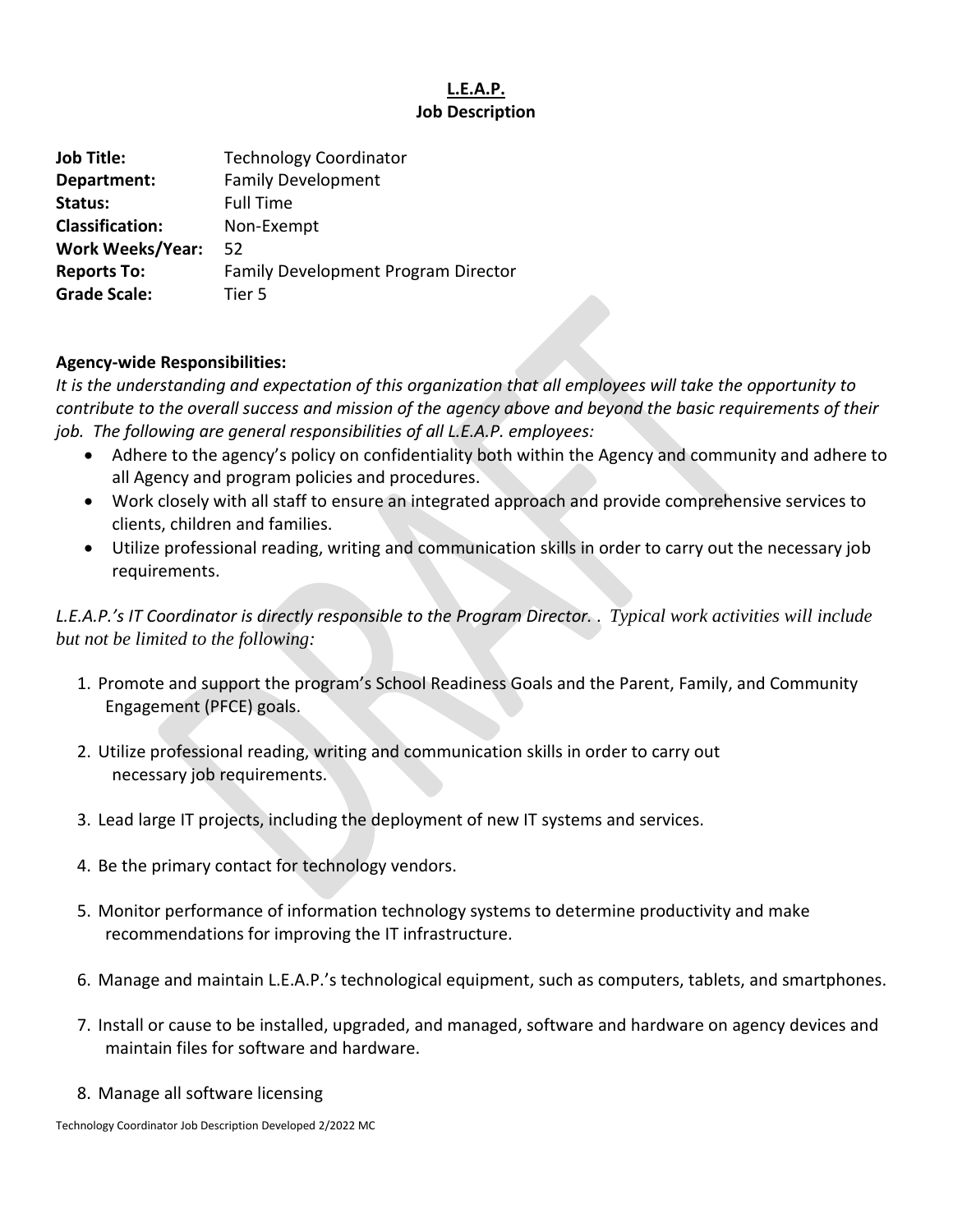- 9. Keep an inventory of all agency electronic assets.
- 10. Provide staff with training on how to use hardware, software, and cloud-based services.
- 11. Assess ongoing technological needs of the agency and provide support to the Executive Leadership Team in researching opportunities for technology related funding, training and other support.
- 12. Perform System Administrator functions for Child Plus, Teaching Strategies GOLD and other data systems used by the program.
- 13. Assist with data collection and reporting for Child Plus and any other applicable software programs as assigned.
- 14. Assist staff with troubleshooting and diagnosing computer issues.
- 15. Create, maintain, and update equipment agreements with distribution of equipment to staff.
- 16. Collect equipment annually at start of summer break for 44-week employees
- 17. Install new equipment as needed.
- 18. Install annual anti-virus updates to all agency computers. (This may be in conjunction with 3<sup>rd</sup> party vendor)
- 19. Perform computer maintenance on all computers during February and summer breaks.
- 20. Update the website and social media sites as necessary.
- 21. Establish and maintain professional contacts with external organizations.
- 22. Attend upon request all staff and other appropriate meetings, trainings and conferences, some of which may require out-of-town travel and evening/overnight attendance.

## **Qualifications:**

- 1. Bachelor's degree in Information Technology, computer technology, or similar field, or Associates degree with at least 2 years' experience as an IT Coordinator or related role.
- 2. Expertise in IT tools and concepts
- 3. Expertise in configuring and managing Apple iOS and Android devices.
- 4. Strong troubleshooting, analytical, and problem-solving skills.

Technology Coordinator Job Description Developed 2/2022 MC